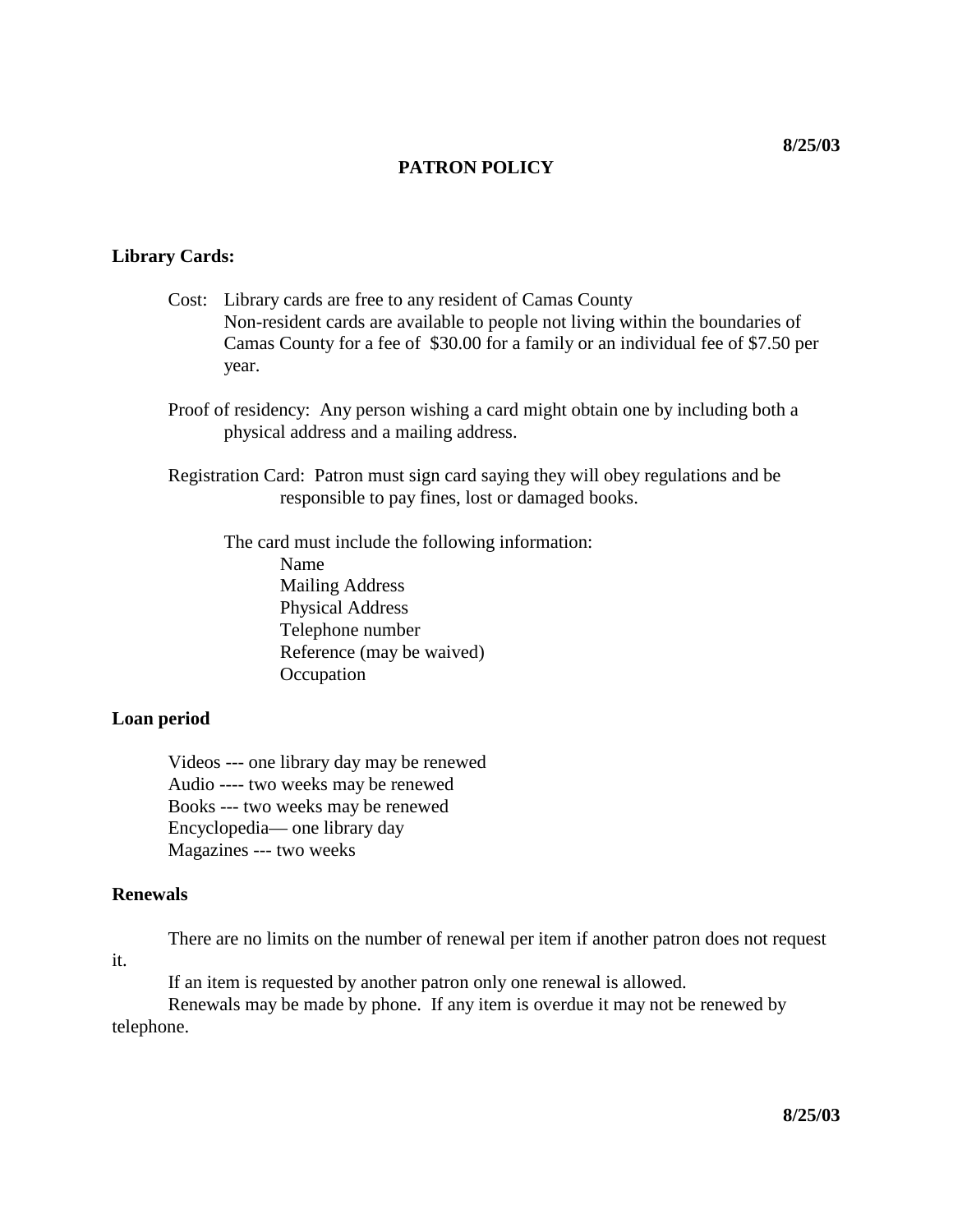#### **Fines**

All patrons will pay 10 cents per library day fine on any overdue material with the exception of videos.

Videos are charged \$1.00 per library day.

There is three-day grace period, however if items are not returned within that time the fine is retroactive to the due date.

Overdue fine limit is \$5.00--only for over dues--when this is paid privileges can be reinstated. This is a one-time courtesy. The second time the fines exceed \$5.00 it shall be \$5.00 for each item. The third time the fines shall be paid as they have accrued.

#### *Lost or damaged books*

Patron must reimburse the library for a lost or ruined item the replacement cost plus an additional \$5.00 processing fee. Any damaged items will be charged \$2.00.

#### **Recalls**

Any item on loan is eligible for recall by another patron after one renewal. Recall notices are sent by first class mail to borrowers. A fine of \$1.00 per day is assessed for each day past the recall due date for the recalled book. There is no grace period for recall fines.

#### **Liability of video or audio equipment**

Should any tape be caught in electronic equipment the library is not responsible for the repair. No tape should be used if the tape appears damaged.

## **Search request**

If you cannot locate an item in its proper place, you may submit a search request at the Circulation Desk. A media available notice will be sent if the item is found.

## **Materials not found**

If the needed title or subject is not available a request for a book from another library may be made at the circulation desk.

# **Fines for ILL materials**

Requested material not picked up-\$2.00 Not returned on time-\$.50 a day- No grace period